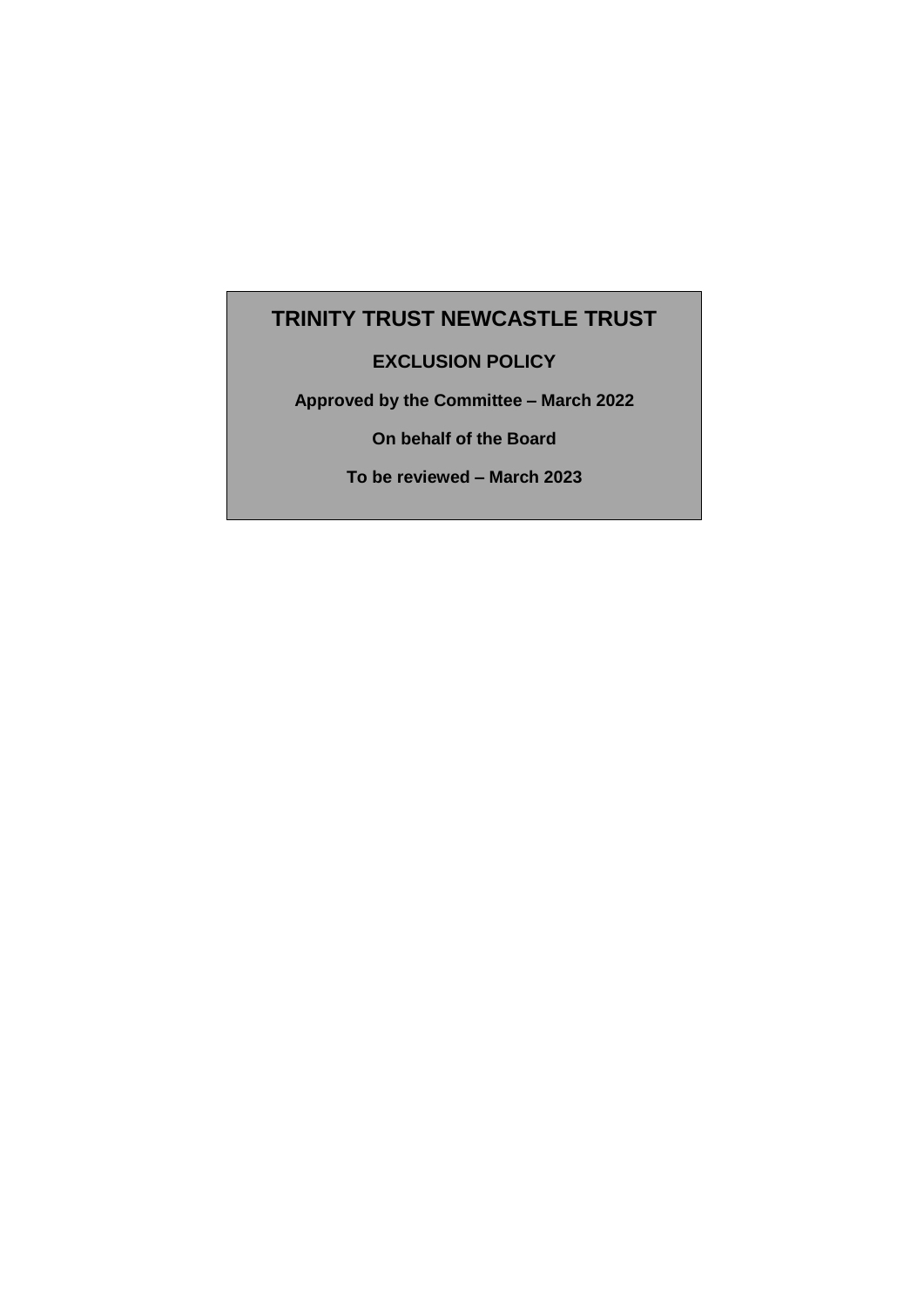# **EXCLUSION POLICY**

#### **INTRODUCTION**

All academies have the legal right to impose reasonable sanctions if a learner misbehaves. Physical punishment is illegal; but sanctions for misbehaviour that an academy might use include: a reprimand, a letter to parents or guardians, removal from a class or group, loss of privileges, confiscation of a possession that is inappropriate in the classroom, detention, or in serious cases or persistent incidents of misconduct, exclusion. Exclusion, whether temporary or permanent, is used as a last resort. Permanent exclusion is used only in the most serious circumstances.

Trinity Academy Newcastle Trust ('the Academy') has a set of general rules which are designed in order that the Academy may be a safe, happy and caring place where members of the Trust community show consideration, concern and respect for each other. These rules are found in the Trust's Behaviour Policy. All learners are expected to comply with the Trust's Behaviour Policy. This policy is written using the guidance of Exclusion from maintained schools, academies and pupil referral units in England (DfE 00184-2017).

#### **Aims**

This policy deals with the Trust's policy and procedure which informs each Academy's use of exclusion. It contains guidelines, which may be adapted as necessary, explaining the circumstances and sorts of behaviour that could result in exclusion.

#### **GENERAL REWARDS AND SANCTIONS**

The Trust encourages the establishment of good teacher/learner relationships and support for the Trust's values through a system of recognitions and rewards which are designed to promote a calm, disciplined learning environment. Where a learner's behaviour falls below the standard expected and/or a learner fails to comply with the Trust's Behaviour Policy, an appropriate sanction will be applied.

#### **SANCTIONS FOR BREACHES OF DISCIPLINE**

The teacher is responsible in the first instance for dealing with minor infringements, such as lateness, casual rudeness in class, late or poorly completed work. This is dealt with through the Trust's Power of Choice Reward system. The learner may be brought back at break time and/or lunch break or another time during the academy day to be placed in an Academic Detention.

The Head of School may issue an exclusion (permanent or fixed period) for a learner, for very serious indiscipline, or for less serious offences where behaviour issues have been repeated. The nature of the exclusion will be determined by the circumstances of the learner concerned. If a fixed term exclusion is ineffective, the Academy may decide to permanently exclude the learner.

#### **Exclusion types**

Fixed period exclusion is where a learner is excluded for a fixed number of days and must return to the academy once the exclusion has ended. A decision to exclude for a fixed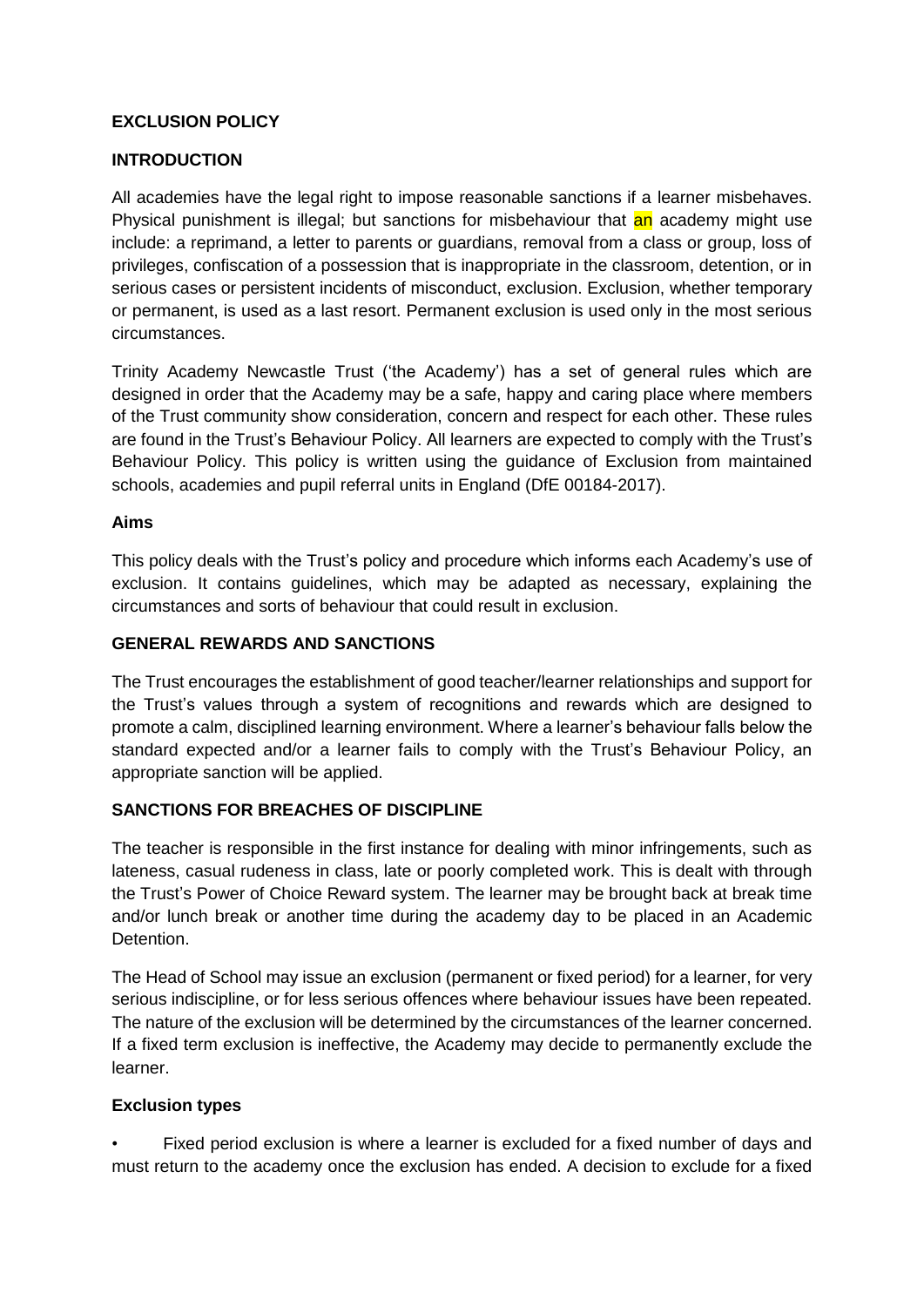period should be taken only in response to breaches of the trust's behaviour policy, where these are not serious enough to warrant permanent exclusion and lesser sanctions are considered inappropriate.

• Permanent exclusion means a learner cannot return to the academy they are excluded from unless the academy governing body, or an Independent Appeal Panel, overturns the Head of School's decision. The decision to exclude permanently is a serious one. It is an acknowledgement by the academy that it has exhausted all available strategies for dealing with the learner and should normally be used as a last resort.

Fixed period exclusions are limited to a cumulative total of 45 days in any one academic year (lunchtime exclusions count as half days). This total applies to the child and not to the academy they attend. Therefore, if a learner changes academy during an academic year, any previous exclusions in that academic year count towards the limit of 45 days.

# **Informing of an exclusion**

The Head of School or Deputy Head will contact parents/carers on the day the decision is made to exclude their child, ideally by phone. A letter must follow confirming the details of the exclusion and how parents can have their say to the Trust Board of Directors.

# **Rights of appeal**

The Trust Board of Directors must consider any views you wish to put about the exclusion. You can put your views:

- In a written statement for all exclusions and/or
- In person, for permanent exclusions and fixed period exclusions totaling more than 5 days in a term. You can take a friend or legal representative with you, someone whose advice you would find helpful or who can speak on your behalf. Excluded children under the age of 18 should be allowed and encouraged to attend the meeting.

Details of how you can have your say to the Trust Board of Directors will be sent to you in the exclusion notification letter.

Learners who are aged 18 or over can make their own representations.

# **Role of the governing body**

The Trust has a committee whose role is to consider exclusions imposed by the Head of School. It has at least three members and a Governance Professional to organise its meetings. The Head of School cannot be a member.

The committee must decide "on the balance of probabilities" whether your child has done what has been alleged and whether the Head of School's decision to exclude was justified based on the evidence.

The committee must send you written confirmation of its decision within one trust day of its meeting. A note will be placed on your child's academy file together with copies of relevant papers.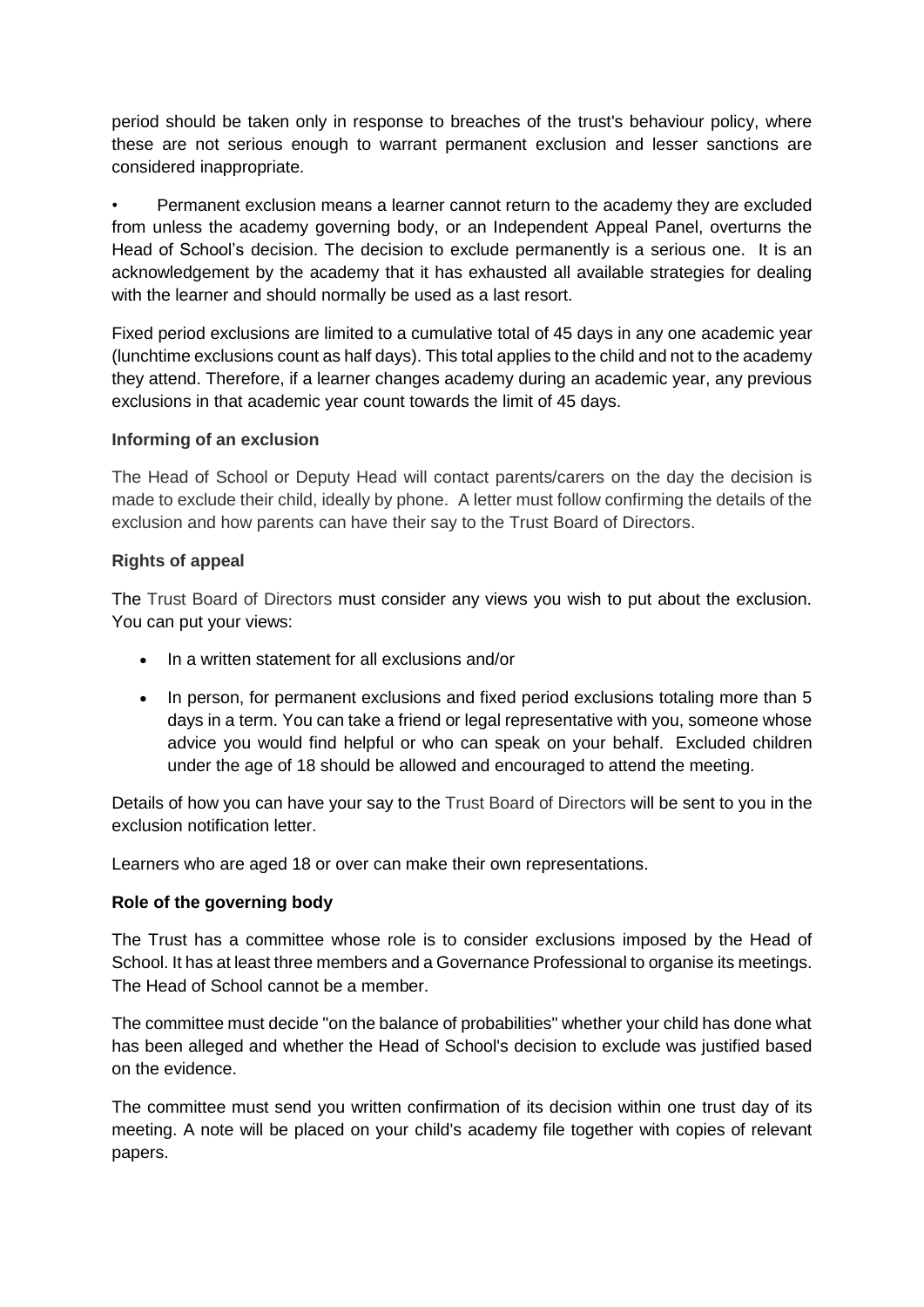# **SERIOUS OFFENCES**

A 'Serious Offence' refers to a breach of trust rules that may result in exclusion.

Examples of such behaviour include:

- Drug abuse
- Supply/possession/use of controlled drugs and solvents or their paraphernalia or substances intended to resemble them, or alcohol or tobacco
- Alcohol abuse
- Theft
- Bullying, including e-Bullying
- Physical assault/ threatening behaviour
- Fighting
- Sexual harassment
- Racist abuse
- Inappropriate and/or sexual misconduct
- Damage to property
- Persistent disruptive behaviour
- Parental or learner behaviour which, in the Head's reasonable opinion, leads the Head to believe that removal of the learner from the Academy is in the best interests of the Academy or the learner
- Bringing the Academy into disrepute

The above is not an exhaustive list and there may be other situations where the Head of School makes the judgment that exclusion is an appropriate sanction.

A learner may also be required to leave if, after all appropriate consultation, the Head of School is satisfied that it is not in the best interests of the learner, or of the Academy, that they remain at the Academy.

The Academy will make reasonable adjustments for managing behaviour which is related to a learner's disability. Where exclusion needs to be considered, the Academy will ensure that a disabled learner is able to present their case fully where their disability might hinder this.

N.B. A deliberate act of assault on a member of staff or another student will result in an automatic fixed term exclusion.

#### **Behaviour outside Academy**

Learners' behaviour outside Academy on academy "business" - for example academy trips and journeys away academy sports fixtures or a work experience placement - is subject to Trust policies including the Trust's Behaviour Policy. Inappropriate behaviour in these circumstances, including incidents where it is considered that the Trust/Academy has been brought into disrepute, will be dealt with as if it had taken place in Academy and in accordance with Trust policies, and this policy, where the circumstances warrant it.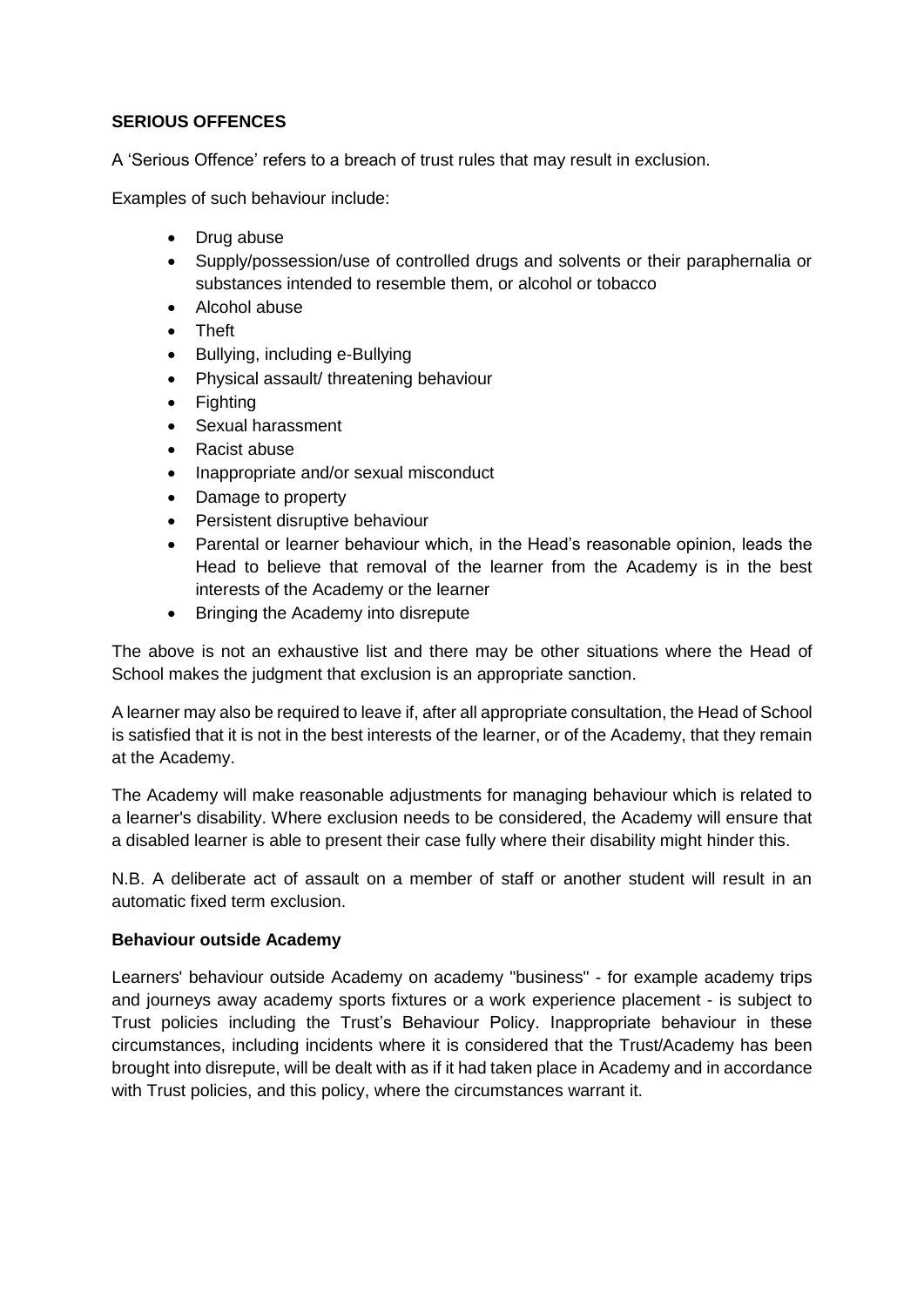# **Malicious Allegations against Staff**

A learner who is found to have made malicious allegations against a member of trust staff will be managed in accordance with this policy which may result in permanent exclusion from the Academy.

# **Principle to act**

The Trust's procedure is based on the principle to act fairly.

The rules are therefore concerned with the manner in which a decision is taken. The overarching principle is a duty to act fairly. Whilst the precise procedure to be followed in a given situation depends on the circumstances of the case, some key principles are as follows:

- A fair and thorough investigation should take place
- Learners must be informed of the allegation and the evidence relied upon
- Learners must be given a fair opportunity to exculpate themselves
- An appeal of the Head's decision should be offered.

# **Investigation**

The CEO will ensure that a fair and thorough investigation will be held into the allegations against an individual learner and/or the reasons why exclusion has been sort.

The investigation will, when appropriate, be carried out by the CEO or by a member of the senior site team. The CEO can appropriately appoint the designated member of staff to carry out the investigation.

Before a decision to exclude can be fairly taken it is essential to establish the facts. If exclusion is being considered then statements should be taken from all learners and staff who were involved in or witnessed the incident.

#### **What are my responsibilities as a parent or carer during exclusions?**

If your child is of compulsory school age, for the first 5 days of any exclusion:

- You have a legal duty to ensure that your child is not present in a public place during academy hours unless you can prove reasonable justification for this. You may be prosecuted or given a fixed penalty notice if you do not comply with this duty.
- Academy will set work for your child to do. It is your responsibility to ensure this is completed and returned to the academy for marking.

# **Policy Links:**

This policy should be read in conjunction with the following trust policies/guidance:

- Attendance;
- Anti-bullying;
- Positive Handling:
- Safeguarding Children;
- Teaching and Learning.
- Behaviour and Discipline in schools, DFE 2014 guidance